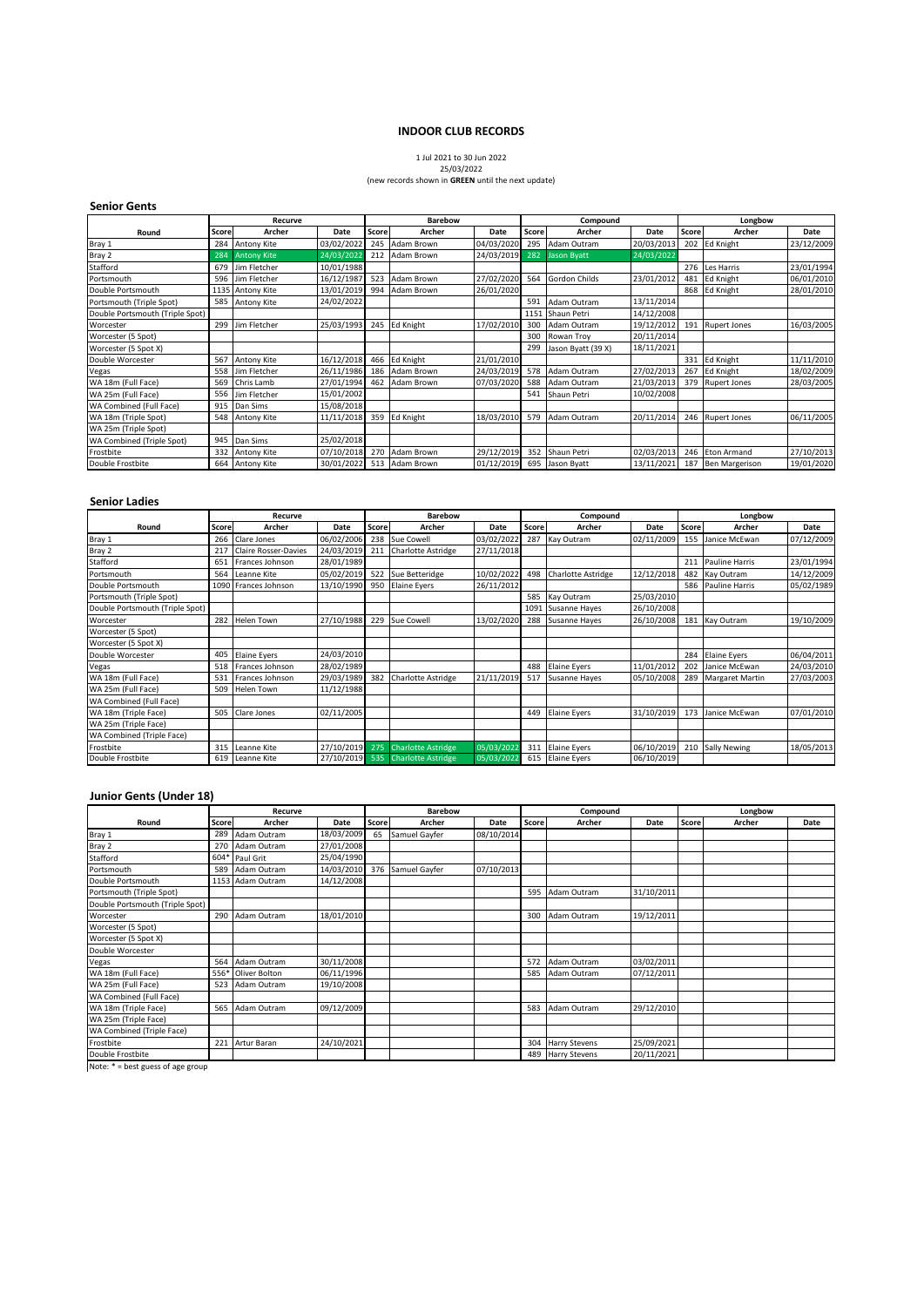# **Junior Ladies (Under 18)**

|                                   | Recurve |                    |            |       | Barebow          |            | Compound |        |      | Longbow |                     |            |
|-----------------------------------|---------|--------------------|------------|-------|------------------|------------|----------|--------|------|---------|---------------------|------------|
| Round                             | Score   | Archer             | Date       | Score | Archer           | Date       | Score    | Archer | Date | Score   | Archer              | Date       |
| Bray 1                            |         |                    |            |       |                  |            |          |        |      | 99      | <b>Milly Palmer</b> | 07/12/2009 |
| Bray 2                            |         |                    |            |       |                  |            |          |        |      |         |                     |            |
| Stafford                          | 299*    | Yolanda Beeton     | 10/01/1988 |       |                  |            |          |        |      |         |                     |            |
| Portsmouth                        |         |                    |            |       | 310 Milly Palmer | 03/02/2010 |          |        |      |         | 240 Milly Palmer    | 10/12/2009 |
| Double Portsmouth                 |         |                    |            | 606   | Milly Palmer     | 04/02/2010 |          |        |      |         |                     |            |
| Portsmouth (Triple Spot)          |         |                    |            |       |                  |            |          |        |      |         |                     |            |
| Double Portsmouth (Triple Spot)   |         |                    |            |       |                  |            |          |        |      |         |                     |            |
| Worcester                         |         | 256 Faye Lamb      | 13/02/1994 | 67    | Milly Palmer     | 18/01/2010 |          |        |      | 63      | Milly Palmer        | 19/10/2009 |
| Worcester (5 Spot)                |         |                    |            |       |                  |            |          |        |      |         |                     |            |
| Worcester (5 Spot X)              |         |                    |            |       |                  |            |          |        |      |         |                     |            |
| Double Worcester                  |         |                    |            |       |                  |            |          |        |      |         |                     |            |
| Vegas                             | 406     | Anna-Marie Benning | 24/11/2004 |       |                  |            |          |        |      |         |                     |            |
| WA 18m (Full Face)                | 476     | Faye Lamb          | 05/01/1994 |       |                  |            |          |        |      | 84      | Anna-Marie Benning  | 26/02/2003 |
| WA 25m (Full Face)                |         |                    |            |       |                  |            |          |        |      |         |                     |            |
| WA Combined (Full Face)           |         |                    |            |       |                  |            |          |        |      |         |                     |            |
| WA 18m (Triple Face)              |         |                    |            |       |                  |            |          |        |      |         |                     |            |
| WA 25m (Triple Face)              |         |                    |            |       |                  |            |          |        |      |         |                     |            |
| WA Combined (Triple Face)         |         |                    |            |       |                  |            |          |        |      |         |                     |            |
| Frostbite                         |         |                    |            |       |                  |            |          |        |      |         |                     |            |
| Double Frostbite                  |         |                    |            |       |                  |            |          |        |      |         |                     |            |
| Note: * = best guess of age group |         |                    |            |       |                  |            |          |        |      |         |                     |            |

### **Junior Gents (Under 16)**

|                           | Recurve |                       |            |       | <b>Barebow</b>        |            | Compound |        |      | Longbow |                 |            |
|---------------------------|---------|-----------------------|------------|-------|-----------------------|------------|----------|--------|------|---------|-----------------|------------|
| Round                     | Score   | Archer                | Date       | Score | Archer                | Date       | Score    | Archer | Date | Score   | Archer          | Date       |
| Bray 1                    |         | 207 Harvey Tillett    | 03/02/2022 | 151   | Samuel Gayfer         | 04/03/2013 |          |        |      |         | 162 Ryan McEwan | 01/02/2010 |
| Bray 2                    | 152     | <b>Harvey Tillett</b> | 24/03/2022 |       |                       |            |          |        |      |         |                 |            |
| Stafford                  |         |                       |            |       |                       |            |          |        |      |         |                 |            |
| Portsmouth                | 483     | Samuel Gayfer         | 25/03/2013 |       | 359 Samuel Gayfer     | 16/01/2013 |          |        |      |         | 417 Ryan McEwan | 10/03/2010 |
| Double Portsmouth         |         |                       |            |       |                       |            |          |        |      |         |                 |            |
| Worcester                 |         |                       |            | 101   | Samuel Gayfer         | 23/01/2013 |          |        |      |         | 210 Ryan McEwan | 19/11/2009 |
| Worcester (5 Spot)        |         |                       |            |       |                       |            |          |        |      |         | 163 Ryan McEwan | 26/01/2011 |
| Worcester (5 Spot X)      |         |                       |            |       |                       |            |          |        |      |         |                 |            |
| Double Worcester          |         |                       |            |       |                       |            |          |        |      |         |                 |            |
| Vegas                     |         |                       |            |       |                       |            |          |        |      |         | 154 Ryan McEwan | 28/12/2009 |
| WA 18m (Full Face)        |         |                       |            |       |                       |            |          |        |      | 244     | Ryan McEwan     | 07/01/2010 |
| WA 25m (Full Face)        |         |                       |            |       |                       |            |          |        |      |         |                 |            |
| WA Combined (Full Face)   |         |                       |            |       |                       |            |          |        |      |         |                 |            |
| WA 18m (Triple Face)      |         |                       |            |       |                       |            |          |        |      |         | 222 Ryan McEwan | 01/02/2010 |
| WA 25m (Triple Face)      |         |                       |            |       |                       |            |          |        |      |         |                 |            |
| WA Combined (Triple Face) |         |                       |            |       |                       |            |          |        |      |         |                 |            |
| Frostbite                 | 208     | <b>Harvey Tillett</b> | 12/03/2022 | 213   | <b>Harvey Tillett</b> | 13/11/2021 |          |        |      |         |                 |            |
| Double Frostbite          | 372     | <b>Harvey Tillett</b> | 12/02/2022 | 384   | <b>Harvey Tillett</b> | 13/11/2021 |          |        |      |         |                 |            |

# **Junior Ladies (Under 16)**

|                           | Recurve |                    |            | <b>Barebow</b> |                   | Compound   |       |        | Longbow |       |        |      |
|---------------------------|---------|--------------------|------------|----------------|-------------------|------------|-------|--------|---------|-------|--------|------|
| Round                     | Score   | Archer             | Date       | Score I        | Archer            | Date       | Score | Archer | Date    | Score | Archer | Date |
| Bray 1                    | 105     | Sabine Simmonds    | 12/10/2017 |                | 240 Aimee Barker  | 19/03/2012 |       |        |         |       |        |      |
| Bray 2                    |         |                    |            |                |                   |            |       |        |         |       |        |      |
| Stafford                  |         |                    |            |                |                   |            |       |        |         |       |        |      |
| Portsmouth                | 546     | Anna-Marie Benning | 15/11/2001 |                | 442 Aimee Barker  | 12/03/2012 |       |        |         |       |        |      |
| Double Portsmouth         |         |                    |            |                |                   |            |       |        |         |       |        |      |
| Worcester                 | 101     | Alexandra Hayford  | 19/03/2014 | 214            | Aimee Barker      | 16/01/2012 |       |        |         |       |        |      |
| Worcester (5 Spot)        |         |                    |            |                |                   |            |       |        |         |       |        |      |
| Worcester (5 Spot X)      |         |                    |            |                |                   |            |       |        |         |       |        |      |
| Double Worcester          |         |                    |            |                |                   |            |       |        |         |       |        |      |
| Vegas                     |         |                    |            |                |                   |            |       |        |         |       |        |      |
| WA 18m (Full Face)        |         |                    |            |                |                   |            |       |        |         |       |        |      |
| WA 25m (Full Face)        |         |                    |            |                |                   |            |       |        |         |       |        |      |
| WA Combined (Full Face)   |         |                    |            |                |                   |            |       |        |         |       |        |      |
| WA 18m (Triple Face)      |         |                    |            |                |                   |            |       |        |         |       |        |      |
| WA 25m (Triple Face)      |         |                    |            |                |                   |            |       |        |         |       |        |      |
| WA Combined (Triple Face) |         |                    |            |                |                   |            |       |        |         |       |        |      |
| Frostbite                 |         | 110 Aimee Lyon     | 29/01/2022 |                | 125 Lucie Hemsley | 20/11/2021 |       |        |         |       |        |      |
| Double Frostbite          | 190     | Aimee Lyon         | 02/01/2022 |                | 219 Lucie Hemsley | 02/01/2022 |       |        |         |       |        |      |